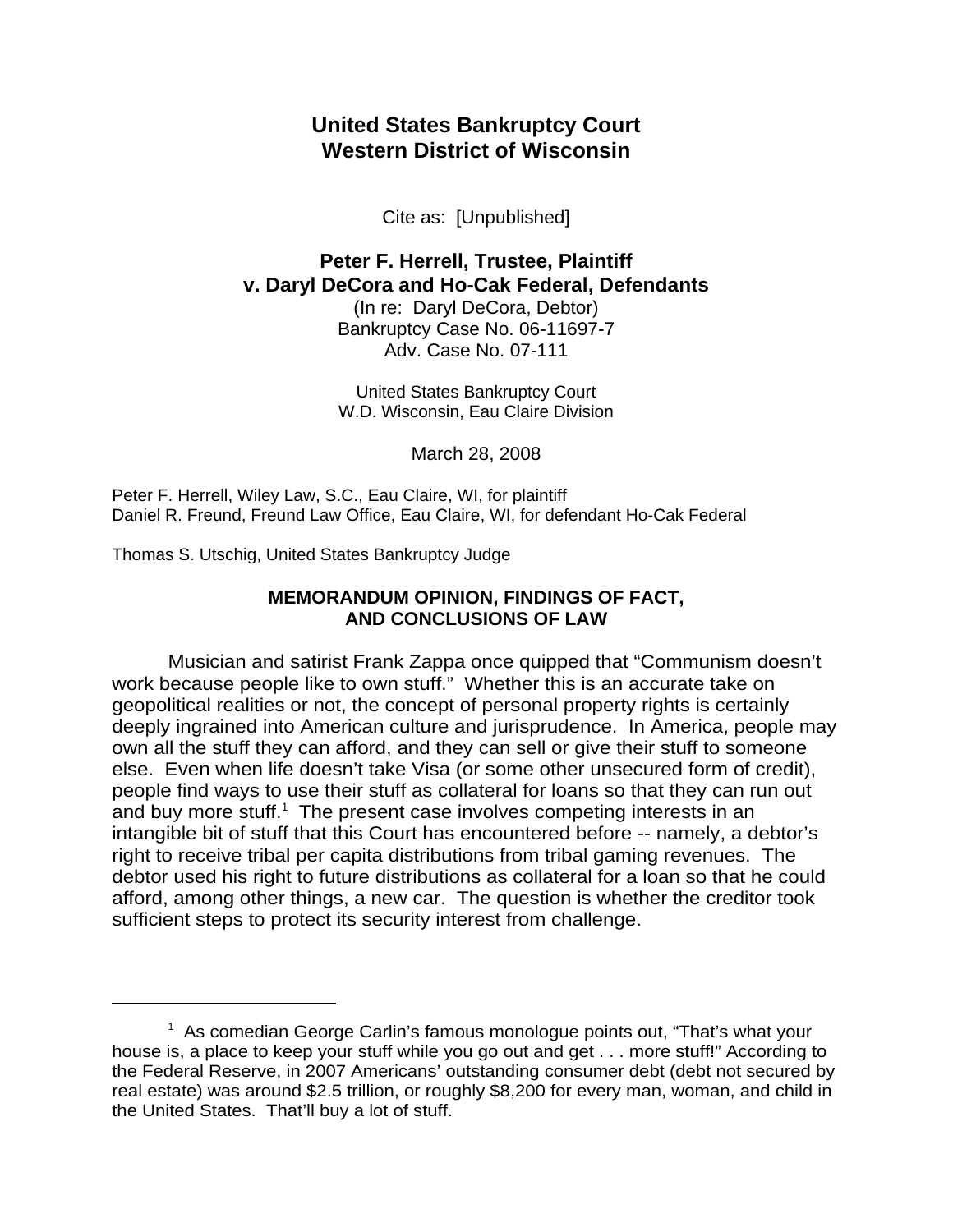For the uninitiated, Indian tribes which operate casinos and other gaming operations on tribal lands are permitted under federal law to use a portion of their gambling revenues to fund so-called "per capita" distributions. These distributions are typically made on a quarterly basis by the tribe to all eligible tribal members. In In re Kedrowski, 284 B.R. 439 (Bankr. W.D. Wis. 2002), this Court concluded that the right to receive such payments constituted a property right and was property of the bankruptcy estate under 11 U.S.C. § 541(a). The trustee contends that the defendant's security interest in the debtor's right to receive per capita payments is unperfected and may be avoided under § 544(a) of the bankruptcy code. The parties have stipulated to the relevant facts and submitted the matter to the Court for determination.

The appropriate starting point for discussion is Kedrowski. That decision examined the nature of the right to receive per capita payments in extensive detail, which the Court will only summarize briefly here. First, the Court noted the broad, sweeping definition of "property of the estate" found in 11 U.S.C. § 541(a), which includes "all legal or equitable interests of the debtor in property." Second, a debtor's property rights are determined by reference to state law, and under Wisconsin law intangible property is described as "such property as has no intrinsic and marketable value, but is merely the representative or evidence of value." See Grochowski v. Larson (In re Estate of Larson), 196 Wis. 2d 231, 235, 538 N.W.2d 802 (Wis. Ct. App. 1995); see also Wis. Stat. § 409.102(1)(kg) (definition of "general intangible"). Third, the tribal courts of the Ho-Chunk Nation have themselves indicated that tribal members have a right to per capita distributions, if and when they are made, as long as that member is on the rolls of the Ho-Chunk Nation. See Kedrowski, 284 B.R. at 448-49; Hendrickson v. HCN Enrollment, CV 99-10 (Ho-Chunk Nation Trial Court 1999). Finding that tribal per capita distributions were more "conceptually akin" to an interest in a business enterprise than a gift, license, or some form of public assistance, the Court concluded that the right to receive such distributions was an intangible property right under Wisconsin law and thus a legal or equitable interest in property within the meaning of § 541(a). 284 B.R. at 451-52.

Kedrowski specifically focused on the debtor's property right as part of the bankruptcy estate, and dealt only with the trustee's ability to pursue collection of per capita distributions *against the debtor*. Left unanswered were any issues of tribal immunity which might arise if the trustee sought to collect a debtor's distribution directly from the tribe, or any questions regarding the possible assignment or alienation of the debtor's per capita distribution. With this background, the Court now turns to the present case. The parties acknowledge that the debtor is a duly-enrolled member of the Ho-Chunk Nation, and his bankruptcy schedules indicate that he is entitled to receive quarterly per capita distributions from the tribe of approximately \$3,000.00 each. After the trustee requested that the clerk's office issue a claims notice, Ho-Cak Federal, now known as Ho-Chunk Federal Bank, filed two proofs of claim. The first proof of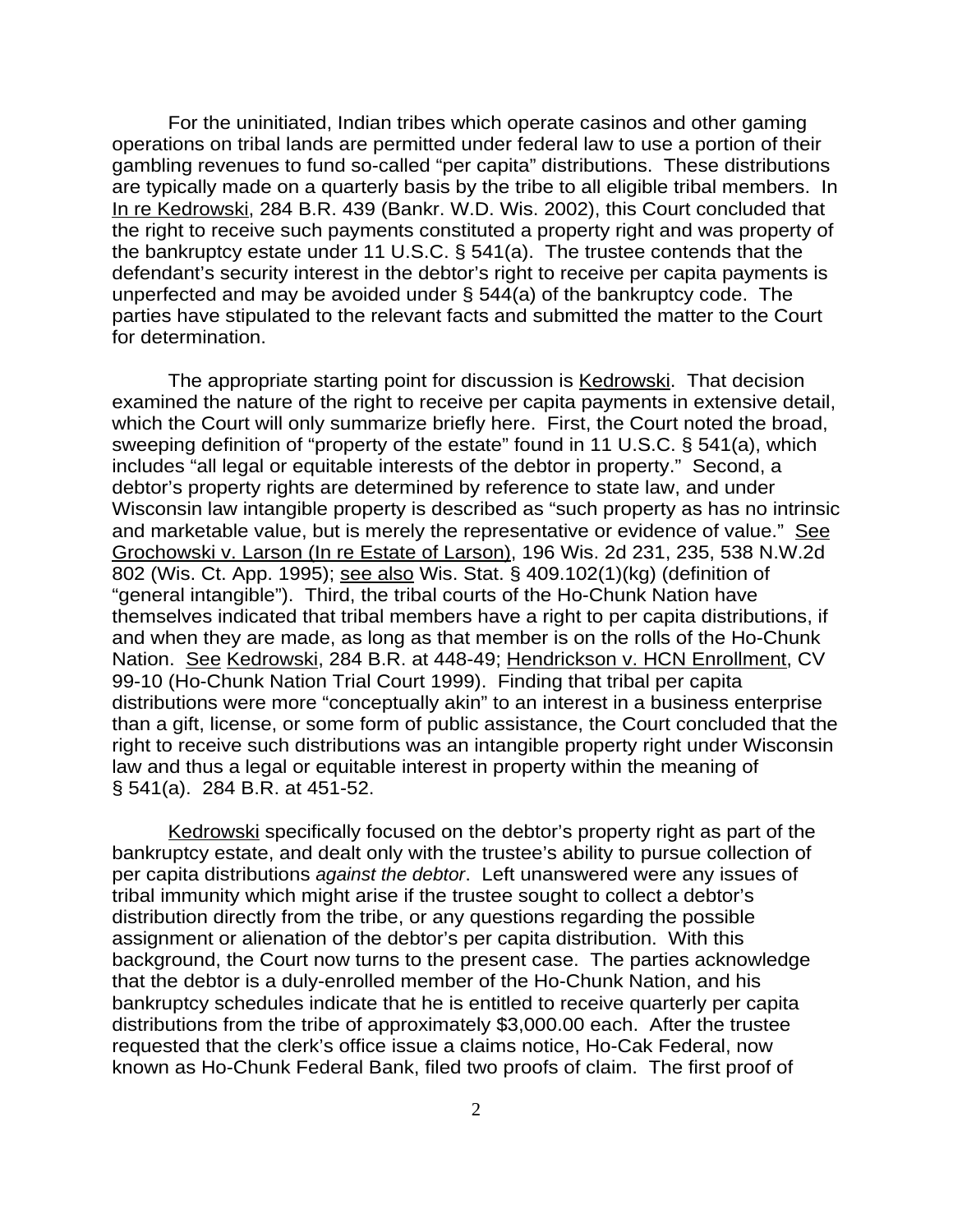claim, in the amount of \$18,004.67, was asserted as a secured claim, with the collateral described as an "04 Pontiac G AM" and the "per cap." The second proof of claim was filed in the amount of \$3,593.08, and was again characterized as being secured by the "per cap."

The debtor signed two separate security agreements in favor of the bank, and the bank provided the trustee with a copy of a document entitled an "irrevocable partial assignment of right to payments (default)" which was executed by the debtor. This assignment provides that in the event of a default, the bank is entitled to receive payment from any tribal per capita distributions made to the debtor. The bank acknowledges that this document was not filed with the Wisconsin Department of Financial Institutions but was instead sent to the Ho-Chunk Nation. The creditor has received a total of \$9,984.16 in tribal per capita payments since this case was filed. $2$  The issue before the Court is whether the trustee may avoid the assignment and security interest and compel the turnover of the post-petition funds.

The trustee's contention is that the creditor's security interest in the per capita distributions is unperfected. Under 11 U.S.C. § 544(a), the trustee may act as a hypothetical lien creditor and avoid security interests which are unperfected under applicable law. See In re Vitreous Steel Products Co., 911 F.2d 1223, 1233  $(7<sup>th</sup>$  Cir. 1990) (an unperfected security interest is subordinate to the rights of a later lien creditor, including the bankruptcy trustee); see also Malloy v. Wilserv Credit Union (In re Harper), No. 07-5016, 2008 WL 192862, at \*1 (10<sup>th</sup> Cir. 2008). By law, the trustee is given the best possible hand, and can defeat any holder of an unperfected security interest. Only holders of perfected security interests are superior to the trustee. See In re Scheierl, 176 B.R. 498 (Bankr. D. Minn. 1995); Schieffler v. First Nat'l Bank (In re Peeler), 145 B.R. 973 (Bankr. E.D. Ark. 1992); In re Southern Properties, Inc., 44 B.R. 838 (Bankr. E.D. Va. 1984).

In support of his position that the bank's security interest is unperfected, the trustee cites Johnson v. Cottonport Bank, 259 B.R. 125 (W.D. La. 2000). In that case, a bank sought to continue collection of a tribal member's per capita distributions. The debtor contended that 11 U.S.C. § 552 voided the creditor's lien in property acquired after the petition date. $3$  The court found that when a debtor grants a security interest in the right to receive "a stream of future payments," the

 $2$  A portion of the money was paid to the bank by the tribe on the same day this case was filed. In its brief, for purposes of this case the bank has agreed to consider this a post-petition transfer.

 $3$  The debtor also argued that the right to per capita payments was not a property right. For reasons similar to those articulated in Kedrowski, the Johnson court disagreed. 259 B.R. at 130-31.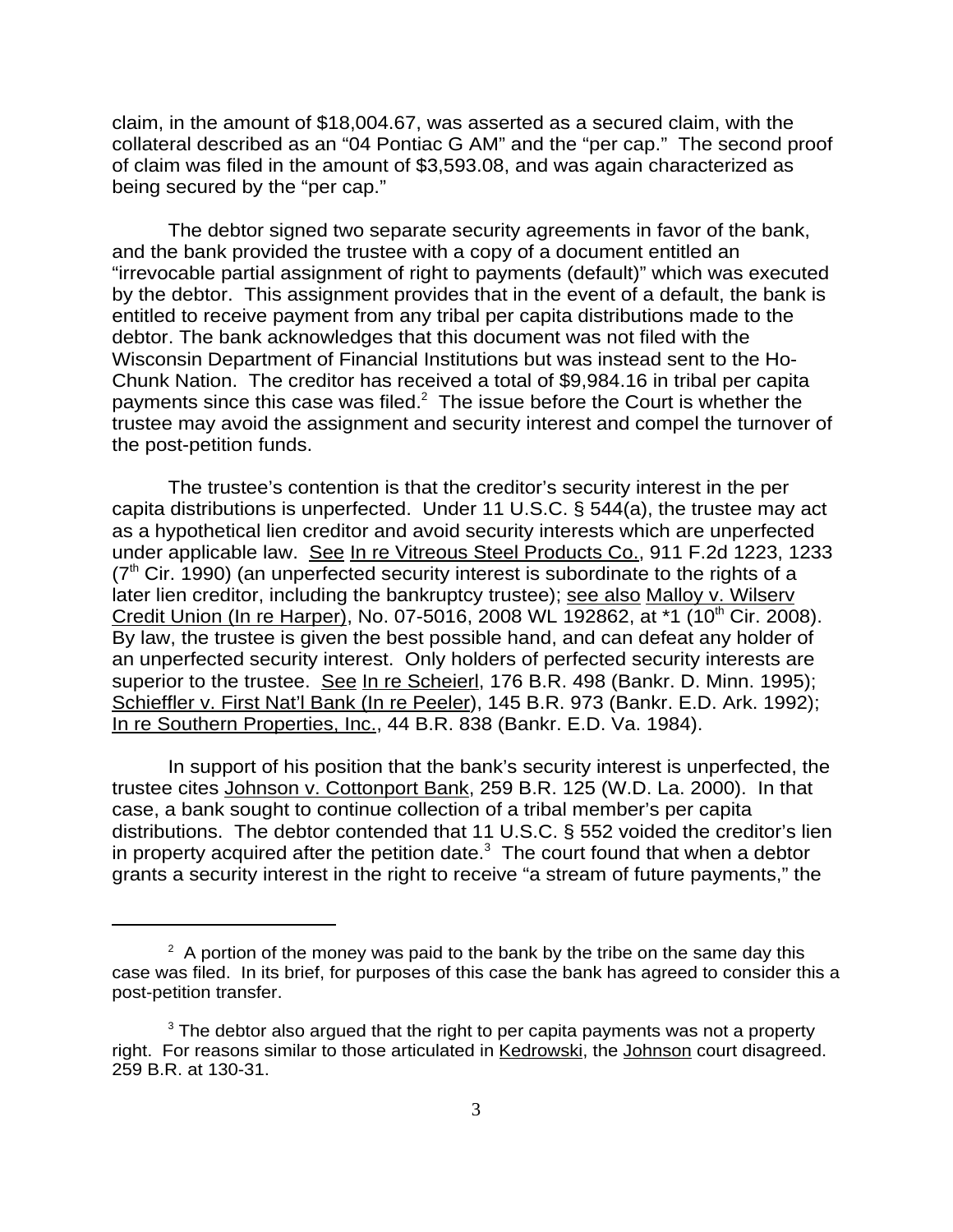security interest continues post-bankruptcy if the right to receive the payments existed prior to bankruptcy, and the debtor need not do anything after bankruptcy to make them continue. Id. at 128; see also Towers v. Wu (In re Wu), 173 B.R. 411, 413-15 (B.A.P. 9<sup>th</sup> Cir. 1994) (commissions on post-petition insurance policy renewals were property of estate only to extent that the debtor's post-petition services were not a prerequisite to payment).

The court found that the per capita payments were the proceeds of the right to receive them, a right "obviously transferred" by the assignment. Even if the payments could not be specifically characterized as proceeds, the court found that "they are still more closely related to and perhaps inseparable from the original collateral," and the creditor's lien attached to the payments received after the petition date. Id. at 130. Crucially, however, the Johnson court noted the existence of a condition precedent to the post-petition continuation of such a security interest: the *proper perfection* of the interest itself. See 259 B.R. at 128 (debtor did not contest validity of lien or offer evidence that lien was not properly perfected under state law); In re Lortz, 344 B.R. 579 (Bankr. C.D. Ill. 2006) (perfection is only significant with respect to the creditor's rights vis-a-vis third parties).

The bank admits that it did not file a financing statement with the Wisconsin Department of Financial Institutions. The trustee submits that the bank *should* have done so, as the debtor did not completely assign his right to the per capita distributions to the bank but only granted the bank a collateral interest in the tribal distributions in the event he failed to make payments on the loans. The Wisconsin Uniform Commercial Code applies to a transaction, "regardless of its form," that creates a security interest in personal property. See Wis. Stat. § 409.109(1)(a); see also Nat'l Operating, L.P. v. Mut. Life Ins. Co., 2001 WI 87, 244 Wis. 2d 839, 630 N.W.2d 116 (2001) (interpreting prior version of Article 9, the Wisconsin Supreme Court noted that it applied to "any transaction that is intended to create a security interest"). The so-called partial irrevocable assignment in this case was clearly intended to create a security interest, and the bank has indicated as much in its proofs of claim and its pleadings in this adversary.

The general rule is that a financing statement must be filed to perfect all security interests, and a security interest in personal property must be filed with the Office of the Department of Financial Institutions. See Wis. Stat. §§ 409.310 and 409.501(b); Hanley Implement Co. v. Riesterer Equipment, Inc., 150 Wis. 2d 161, 441 N.W.2d 304 (Wis. Ct. App. 1989) (perfection of security interest usually necessary to preserve secured party's rights against third parties). Under Wisconsin law, an unperfected security interest is subordinate to the rights of a person who becomes a lien creditor before the security interest is actually perfected. See Wis. Stat. § 409.317; Muggli Dental Studio v. Taylor, 142 Wis. 2d 696, 419 N.W.2d 322 (Wis. Ct. App. 1987). Thus, the trustee's argument is relatively straightforward: The bank took a security interest and failed to properly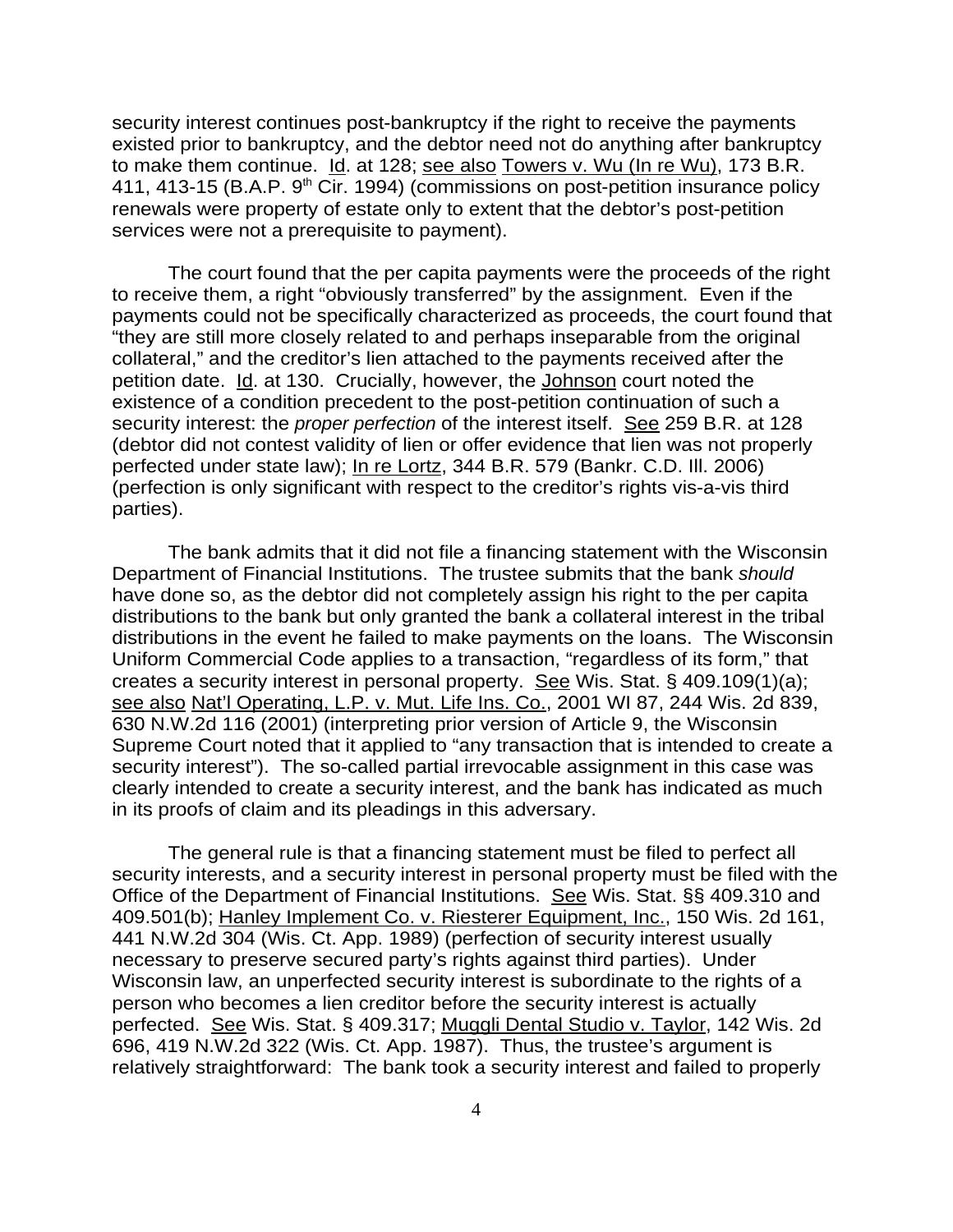perfect it. As the bankruptcy trustee stands in the position of a hypothetical lien creditor, the bank's interest in the per capita distributions is now subordinate to his interest.

Of course, it takes two to tango, and if the bank did not plan on dancing there would be no reason for this rather lengthy recitation of secured transaction law. In its defense, the bank offers up two alternate theories, either of which could arguably win the day. The bank's first turn is to suggest that the bankruptcy estate has no interest in the per capita distribution because under the assignment and the tribal ordinance regarding claims against per capita distributions, the debtor has no right to the money. In essence, if one construes the debtor's property interest as a right to a stream of payments, the bank contends that the assignment serves as a dam, diverting the flow until its claims are paid in full, at which point the payments are restored to their original channel.

While this appears to fly in the face of Wis. Stat. § 409.109(1)(a) and the notion that *any* transaction which creates a security interest is subject to the terms of Wisconsin's version of Article 9, the bank directs the Court's attention to the tribal Claims Against Per Capita Ordinance. The bank also references a letter from the tribal attorney, which alleges that the per capita payments remain the property of the tribe until they are released directly to the tribal member. According to the bank, what this means is that when the tribe pays a creditor, the payment comes out of "funds in which the member has no interest." Because the debtor had no right or interest in the funds, he had no right which could pass to a hypothetical lien creditor or bona fide purchaser; accordingly, no right could pass to the trustee. Article 9 is thus bypassed in its entirety.

To which one must ask: what came first, the chicken or the egg?<sup>4</sup> How is it that the bank can get paid from funds which do not belong to the debtor (or to which he is not entitled), when the only basis for payment is an assignment of the debtor's right to receive the funds? To answer this question one need not consult either Aristotle, Plutarch, or Stephen Hawking.<sup>5</sup> Instead, one must turn to the Ho-Chunk Nation's Claims Against Per Capita Ordinance, which makes up for not being written by an ancient Greek philosopher by being rather instructive about the matter at hand. As the Court recognized in Kedrowski, the Ho-Chunk Nation has no obligation to issue a per capita distribution to tribal members. By both federal

<sup>&</sup>lt;sup>4</sup> Apparently, this is a greater philosophical dilemma than one might initially assume. See Wikipedia, "Chicken or the Egg," http://en.wikipedia.org/wiki/ Chicken-and-egg\_problem (last accessed on March 12, 2008) ("To ancient philosophers, the question about the first chicken or egg also evoked the questions of how life and the universe in general began.").

<sup>&</sup>lt;sup>5</sup> All of whom have addressed the chicken or the egg question. See Wikipedia entry at note 3, supra.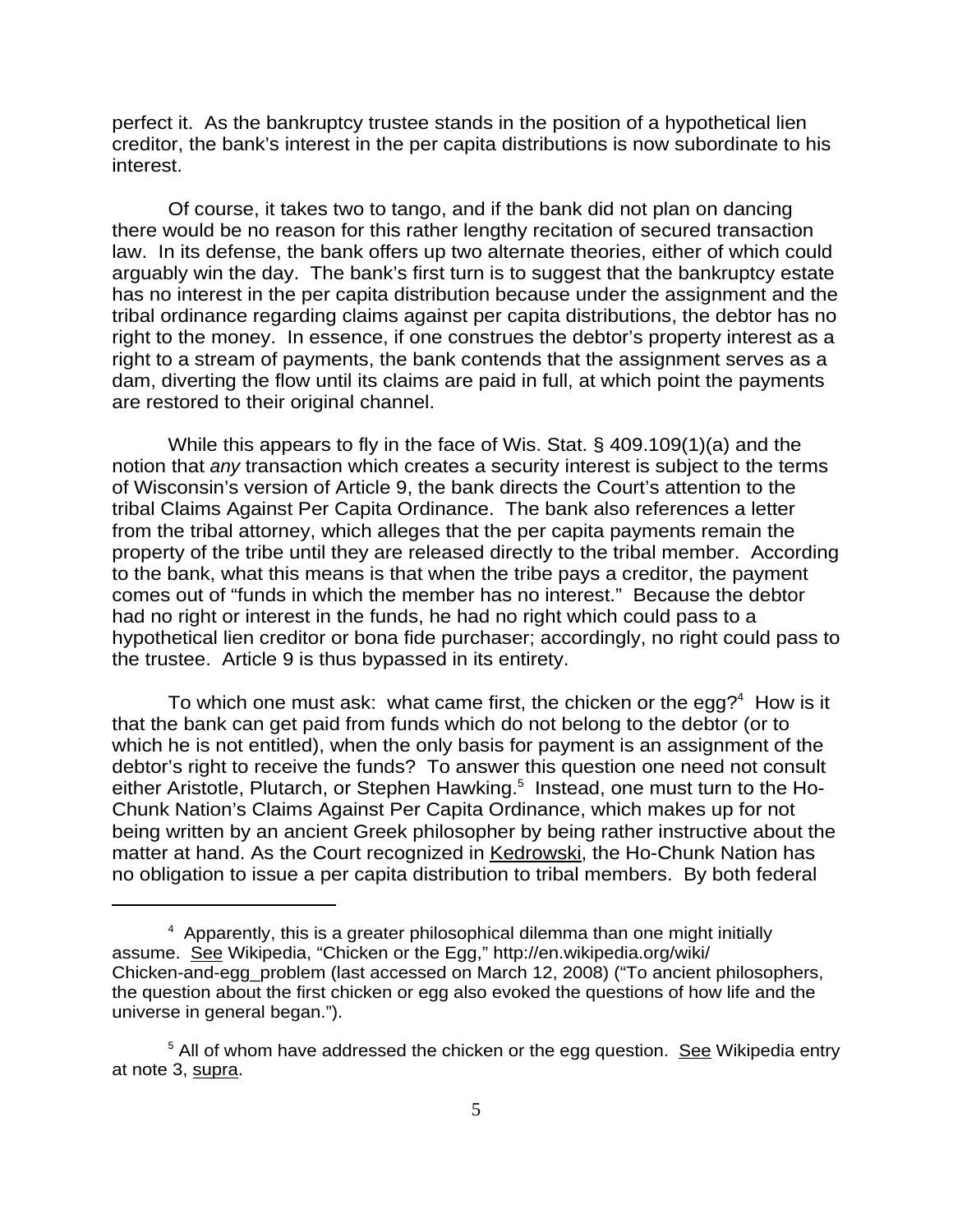and tribal law, it is an optional, discretionary act on the part of the tribe. $^6$  In order to avoid disputes, however, the tribe has also made it clear that no member of the tribe can compel the issuance of a per capita distribution, and the funds to be distributed belong to the tribe until the distribution is made. For example, the tribal Claims Against Per Capita Ordinance provides that:

Per Capita Distributions shall be made, when and as determined or declared in accordance with Per Capita Distribution Ordinance and any and all other applicable laws of the Nation, out of assets and earnings of the Nation, and such assets and earnings shall retain their character as property of the Nation until Payment of Per Capita Shares is actually made therefrom. No Tribal Member, nor any person claiming any right derived from a Tribal Member, including creditors of a Tribal Member, shall be entitled to compel the making of any Per Capita Distribution prior to the time of Payment thereof . . . No Tribal Member, nor any person claiming any right derived from a Tribal Member, including creditors of a Tribal Member, shall have any right, title, interest or entitlements in any Per Capita Share unless and until Payment of Per Capita Distribution to which it relates occurs, and any right, title, interest and/or entitlement accruing at Payment shall be subject to Section 5 hereof.

### See 2 HCC § 8.4.<sup>7</sup>

When reading this provision, a well-trained legal observer will note that what appears at first blush to be the random insertion of capital letters actually signifies the use of a hallowed legal drafting technique, the "defined term." Thus, for example, a "Per Capita Distribution" is defined not by reference to a standardized

<sup>&</sup>lt;sup>6</sup> See the Ho-Chunk Nation Per Capita Distribution Ordinance, 2 HCC § 12.5 (at specified times, the tribal legislature "shall also determine what amount, if any, of the revenues allocated to general welfare purposes shall be appropriated for distribution as per capita payments"). This tribal ordinance should not be confused with the Ho-Chunk Nation *Claims Against* Per Capita Ordinance (emphasis added), which is cited as 2 HCC § 8. Once the tribe has exercised its discretion to issue a distribution to tribal members, of course, it is obligated make the payments equally in accordance with an approved ordinance. See Kedrowski, 284 B.R. at 446.

 $7$  The section also provides that "making each Per Capita Distribution, and the amount and timing thereof, shall at all times prior to Payment be subject to elimination or modification pursuant to any amendment to the then effective Per Capita Distribution Ordinance adopted in accordance with the Constitution and laws of the Nation."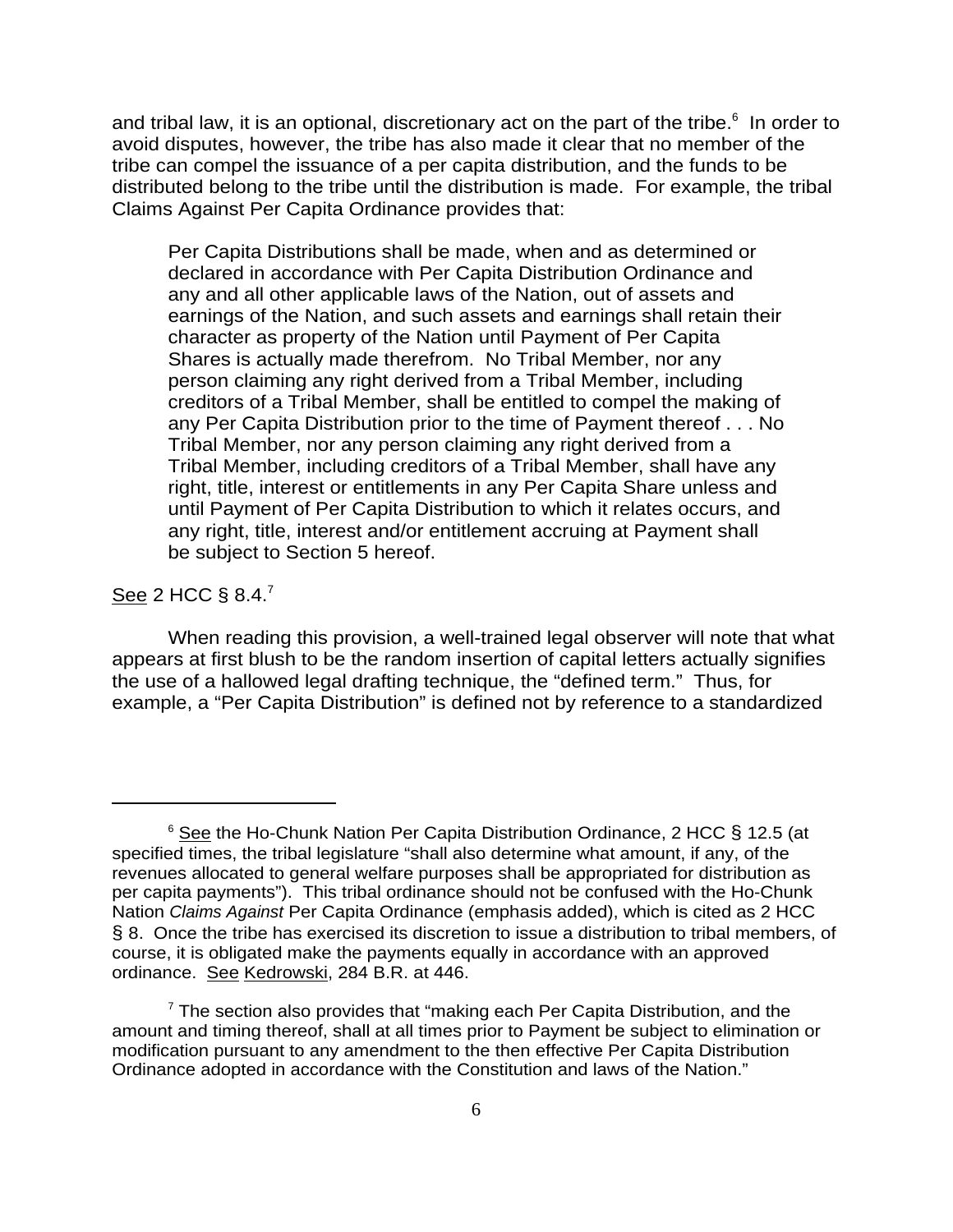dictionary but rather by § 8.3(e) of the tribal ordinance.<sup>8</sup> The existence of defined terms scattered throughout the Claims Against Per Capita Ordinance plays a significant role in understanding the debtor's right to the per capita money under § 8.4 and a creditor's right to claim an interest in that money under § 8.5. Which, by the way, provides for the enforcement of certain claims against the per capita payments, and states that these claims "shall be recognized and enforced by the Nation against a Per Capita Share at the time of Payment of the Per Capita Distribution of which it is a part and prior to the distribution of such Per Capita Share to a Tribal Member."

Now, the first question is whether all of these provisions really mean, as the bank appears to suggest, that a tribal member's right to the per capita money doesn't exist until the tribe places the money in the member's hand (or mailbox). $9$ The second question is whether the Nation's acknowledgment of the bank's claim has the actual effect of so completely diverting the right to the money from the debtor to the bank that it is fair to say that the debtor never had any right to those particular distributions. In order to answer these questions, one must read the tribal ordinances in concert with the definitions found in § 8.3, not only of a Per Capita Distribution<sup>10</sup> but also of a Per Capita Share<sup>11</sup> and Payment of a Per Capita Share. $12$ 

<sup>9</sup> The bank has not asked the Court to reconsider Kedrowski. Indeed, both the bank's belief that the debtor's right to per capita payments can serve as collateral and the Nation's willingness to recognize at least certain claims would appear to support the finding that the debtor has a "legal or equitable interest" in receiving future per capita payments. Borrowing from the stream of payments analogy once more, it appears that the bank agrees that the debtor has a property right in the creek itself, but contends that he divested himself of the right to a portion of the current within the creek.

 $10$  See note 7, supra.

 $11$  This is defined as "each Member's equal pro rata share of a Per Capita Distribution, without reduction for any withholding, garnishment, or levy permitted by this Ordinance, but after withholding at the source required by federal income tax law." 2 HCC  $§ 8.3(f).$ 

 $12$  Defined in the ordinance as "the time at which preparation of checks and all preparatory activity concerning a Per Capita Distribution is complete and checks for some of [sic] all Per Capita Shares, other than those which may be affected by claims

(continued...)

<sup>&</sup>lt;sup>8</sup> Which defines it as "a distribution made by the Nation to its Members on an equal per capita basis pursuant to its Per Capita Distribution Ordinance then in effect, and in accordance with Section 11(b)(3) of the Indian Gaming Regulatory Act, 25 U.S.C. Sec. 2710(b)(3), or any other successor statute, or any other distribution of Tribal assets or earnings on a per capita basis to Members."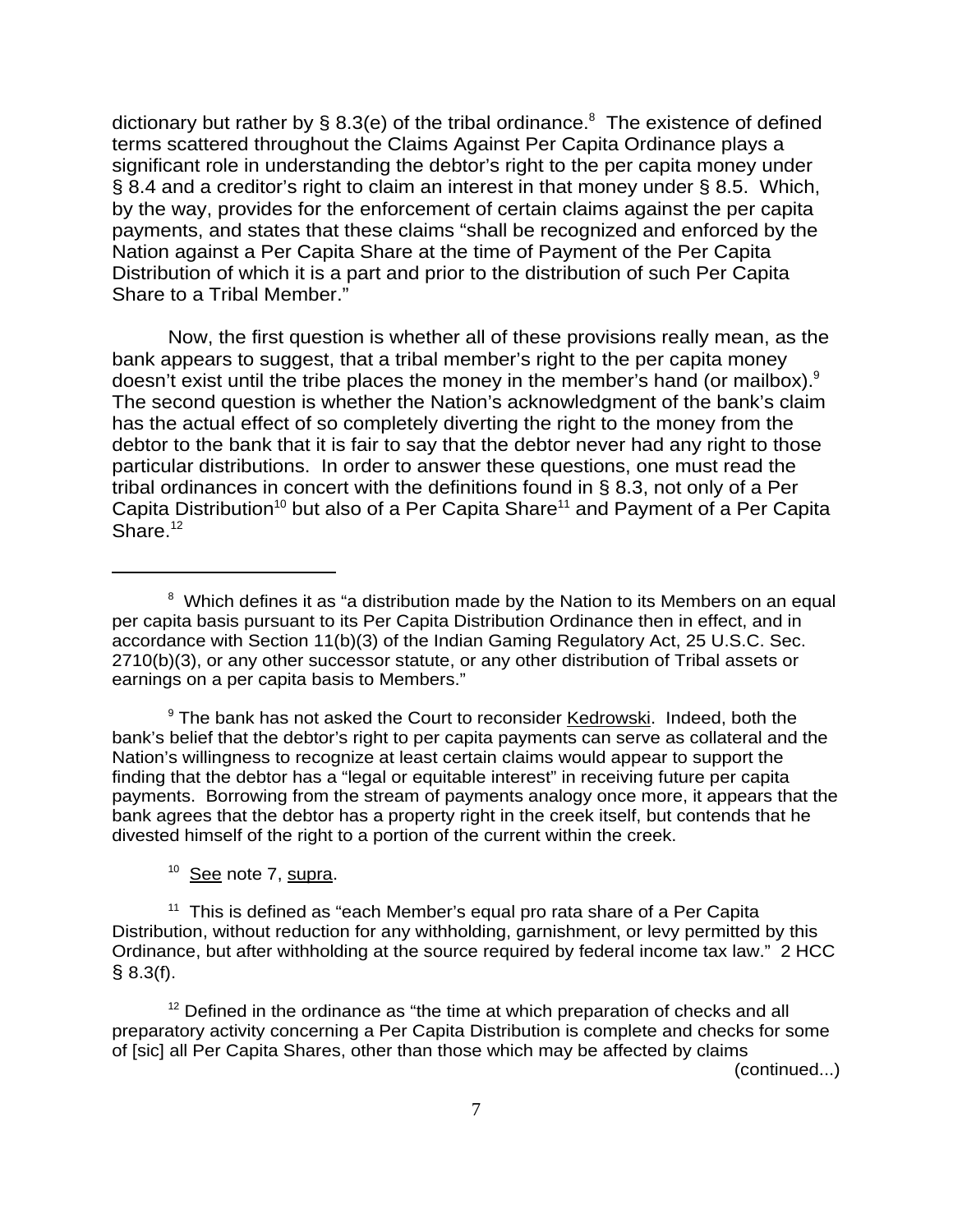The provisions of  $\S$  8.4 can be parsed as follows. First of all, the tribe can distribute money on an equal per capita basis to tribal members in accordance with the tribal per capita ordinance.<sup>13</sup> Second, until the checks are cut and some of them are dropped in the mail, the money still belongs to the tribe.<sup>14</sup> No tribal member or creditor of a tribal member can compel an individual distribution *until* at least some of the checks are in the mail.<sup>15</sup> No one other than the tribe has any right to the money until that point (i.e., the moment an undefined number of checks are in the mail), and the Nation will hold back the checks for any tribal member whose right to payment is subject to the claims outlined in § 8.5.<sup>16</sup> The bank's argument is centered on this final concept: that any right to payment is "subject" to payment of the claims outlined in § 8.5 (which would include payment of the bank's claim).

In law school, students are often taught about conditions precedent and conditions subsequent. A condition precedent is an act or event which must exist or occur before a duty or obligation arises; a condition subsequent is an event which, if it occurs, will bring something to an end. See Black's Law Dictionary 312  $(8<sup>th</sup>$  ed. 2004). With the former, a party is under no obligation until the condition arises; with the latter, the obligation *exists* until the condition arises. Rights and interests in property may also be subject to similar restrictions in that a party might only be entitled to something under certain circumstances (a condition precedent

 $12$ (...continued)

hereunder, are placed in the U.S. Mail or delivered to another independent delivery service."

 $13$  See definition of "Per Capita Distribution," supra note 7, and the beginning of the first sentence of § 8.4 ("Per Capita Distributions shall be made, when and as determined or declared in accordance with Per Capita Distribution Ordinance and any and all other applicable laws of the Nation").

 $14$  See definition of "Payment of a Per Capita Share," supra note 11, and the final clause of the first sentence of § 8.4 ("such assets and earnings shall retain their character as property of the Nation until Payment of Per Capita Shares is actually made therefrom").

<sup>15</sup> See definition of "Payment of a Per Capita Share," supra note 11, and the second sentence of § 8.4 ("No Tribal Member, nor any person claiming any right derived from a Tribal Member, including creditors of a Tribal Member, shall be entitled to compel the making of any Per Capita Distribution prior to the time of Payment thereof").

<sup>16</sup> See definition of "Payment of Per Capita Share," supra note 11, and the final sentence of § 8.4 ("No Tribal Member, nor any person claiming any right derived from a Tribal Member, including creditors of a Tribal Member, shall have any right, title, interest, or entitlements in any Per Capita Share unless and until Payment of Per Capita Distribution to which it relates occurs, and any right, title, interest and/or entitlement accruing at Payment shall be subject to Section 5 hereof").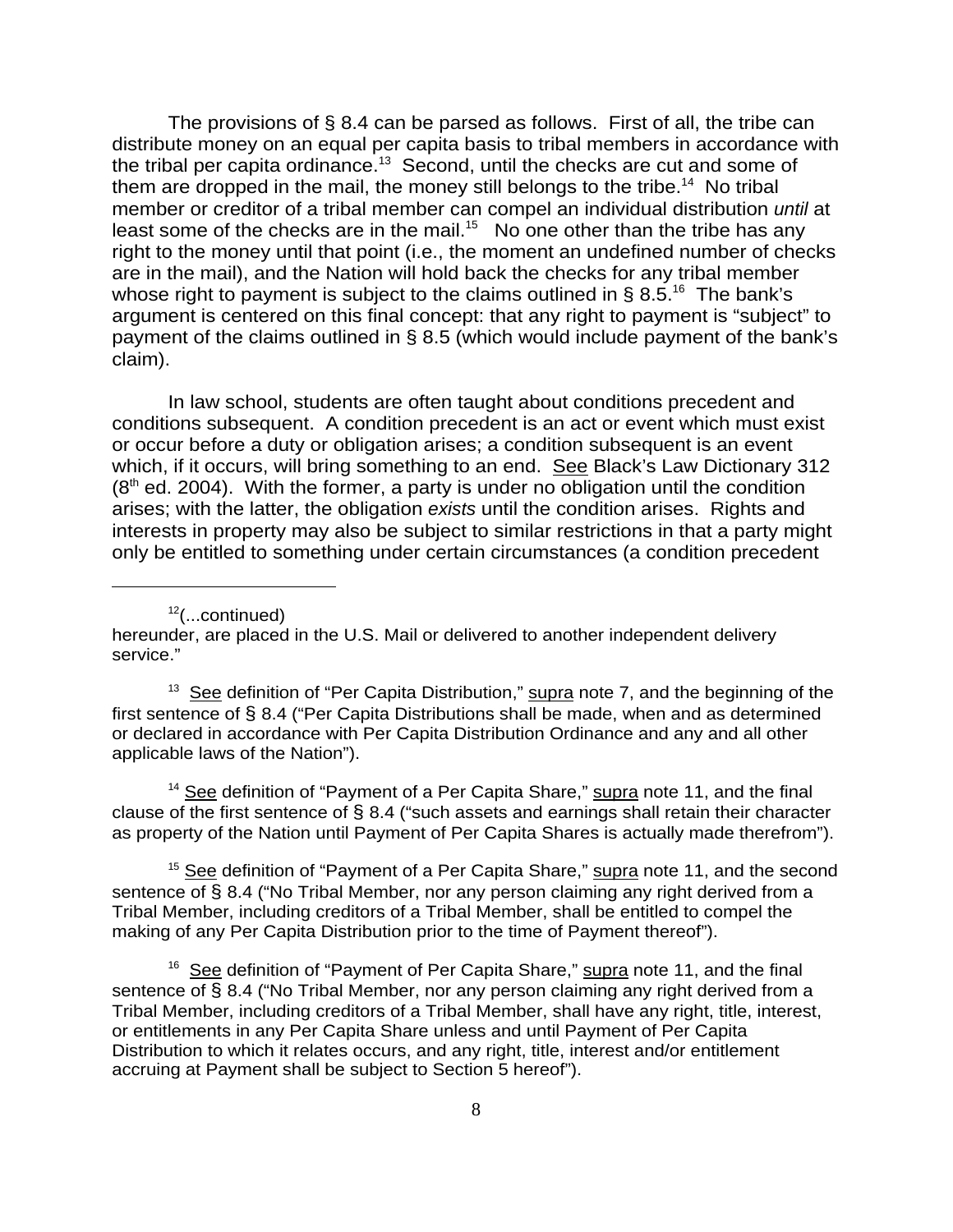to receipt of the property) or might actually lose the right to the property because of some event or occurrence (the arising, if you will, of a condition subsequent). This discussion is important to the present inquiry only in that the text of § 8.4 provides that the right of a tribal member to a per capita share is "subject to" payment of claims under § 8.5.

Far from being a payment out of funds in which the member has no interest, the tribal ordinance reflects that payments to creditors are made from money which tribal members would otherwise be entitled to receive. The members are entitled to the money; it is simply that their right to the money is "subject to" the claims of certain creditors. Conceptually, the stream of payments still flows from the Nation to the tribal member, and only *then* is it diverted to the creditor. Section 8.4 makes this clear by continually referencing that the creditor's rights are "derived from a Tribal Member." Further, a tribal member's per capita share is calculated "without reduction for any withholding, garnishment or levy permitted by this Ordinance," which again indicates that the tribal member's right to the money arises before it becomes "subject to" the creditor's claim.

The bank suggests that § 8.5(a) supports its interpretation of the ordinance, in that it provides the claims will be enforced "against a Per Capita Share at the time of Payment of the Per Capita Distribution of which it is a part and prior to the distribution of such Per Capita Share to a Tribal Member." Consulting the definitions found in the ordinance, however, leads to a contrary conclusion.<sup>17</sup> The ordinance simply provides that at the time a tribal member becomes entitled to the per capita money,<sup>18</sup> the tribe will enforce certain claims against the money before distributing it (in a lower case sense) to the member. In this regard, § 8.6 of the ordinance states that the Nation will pay the "full amount of the Per Capita Share, less any claim recognized under Section 5," to the tribal member. Even the bank's assignment documents state that the debtor authorized payment of the bank's

 $17$  Incorporating the meaning of the defined terms, the section would read something like this: The Nation will enforce the referenced claims "against [a tribal member's equal pro rata share of a Per Capita Distribution] at the time [at which preparation of checks and all preparatory activity concerning a Per Capita Distribution is complete and checks for some of [sic] all Per Capita Shares . . . are placed in the U.S. Mail] of a [distribution made by the Nation to its Members on an equal per capita basis] of which it is a part and prior to the distribution of such [Member's equal pro rata share of a Per Capita Distribution] to a Tribal Member." Or, roughly translated: The Nation will pay claims asserted against a tribal member's money after some of the checks from a per capita distribution have been mailed, but before sending a check to the member.

<sup>&</sup>lt;sup>18</sup> As indicated previously, the definition of "Payment of Per Capita Share" and § 8.4 provide that the tribal member's right to the money arises once some of the per capita checks have been mailed (and excluding those which have been held back subject to § 8.5).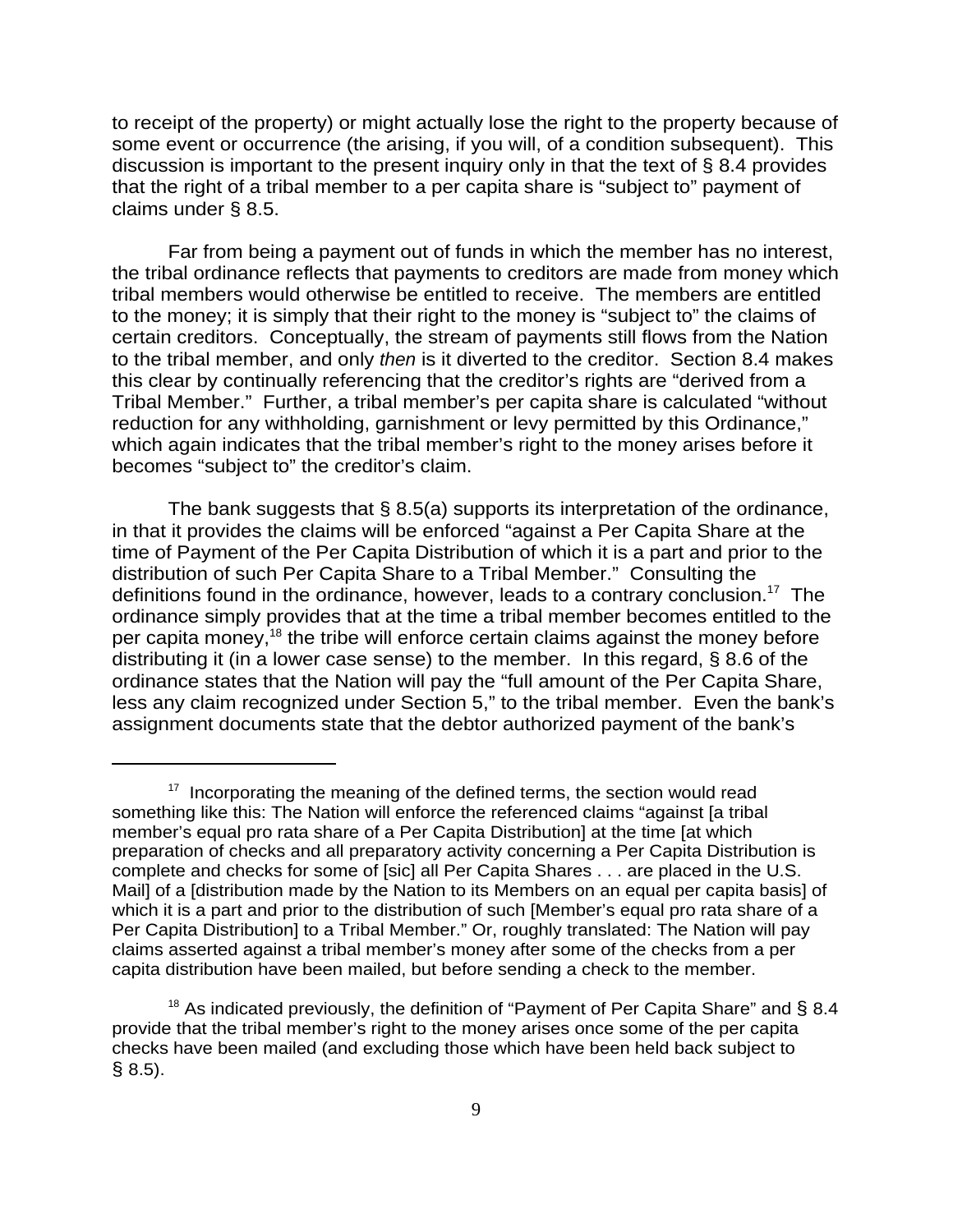claim "from the per capita distribution *made by the Ho-Chunk Nation to me*" [emphasis added]. Given all of this, the debtor's right to the stream of payments is unaffected, and the right to each distribution accrues to the debtor before the money itself is subsequently diverted to the payment of any § 5 claims. Put simply, the tribe paid the debtor's money to the bank.<sup>19</sup> In a contest against a hypothetical lien creditor or a bankruptcy trustee, the bank is only entitled to keep the money if it properly perfected its security interest.

Section 8.5 of the tribal Claims Against Per Capita Ordinance indicates that the tribe will not recognize any claim, garnishment, levy, attachment, assignment, or other legal right or interest other than as specified in the ordinance itself. Pursuant to the ordinance, a member's per capita share may be redirected to pay debts owed to the tribe, child support debts, federal income tax levies, debts to Ho-Cak Federal, and debts owed to tribal elders. The bank argues that even if the debtor's right to the money passed to the bankruptcy trustee, it properly "perfected" its security interest under this section. This argument can be summed up like this: The Nation will recognize (and pay) Ho-Cak Federal's claim, while it refuses to recognize or enforce other claims arising from commercial debts or liability. See U.W. Stevens Point v. Orbert S. Goodbear (Ho-Chunk Nation Trial Court 1998), slip op. at p. 2 ("The Court remains without statutory authority to order the attachment or garnishment of a tribal member's per capita distributions based on commercial debt or liability"). Section 8.5(a)(4) of the tribal ordinance indicates that the debt must be in writing, be signed by the tribal member, and indicate on its face that the member agrees to allow payment to be made from per capita distributions. Since the bank's assignment satisfies these requirements, and it sent a copy of the documents to the tribe, the bank believes nothing else needed to be done for it to get paid from the "per cap" if the debtor defaulted. This, suggests the bank, is perfection.

The principal problem with this argument, however, is that the tribe's Claims Against Per Capita Ordinance is not a vehicle for the perfection of claims or interests; it is an assertion of the tribe's sovereign immunity. As provided in Article III, Section 1 of the Constitution of the Ho-Chunk Nation, the tribe "possesses inherent sovereign powers by virtue of self-government and democracy." Similarly, Article XII, Section 1, provides that the Nation "shall be immune from suit except to the extent that the Legislature expressly waives its sovereign immunity." The Nation guards its sovereign immunity carefully. See Ho-Chunk Nation Dep't of Housing and Scholze Ace Home Ctr., Inc., v. Edward Perry d/b/a Perry Constr. (Ho-Chunk Nation Trial Court 2001), slip op. at 29 (the Ho-Chunk Nation has not expressly waived its sovereign immunity).

 $19$  One must ask: why else would the Nation pay the bank? Certainly the tribe has no incentive to give its own money to the creditors of tribal members. Instead, it appropriates the member's money for the payment of certain obligations.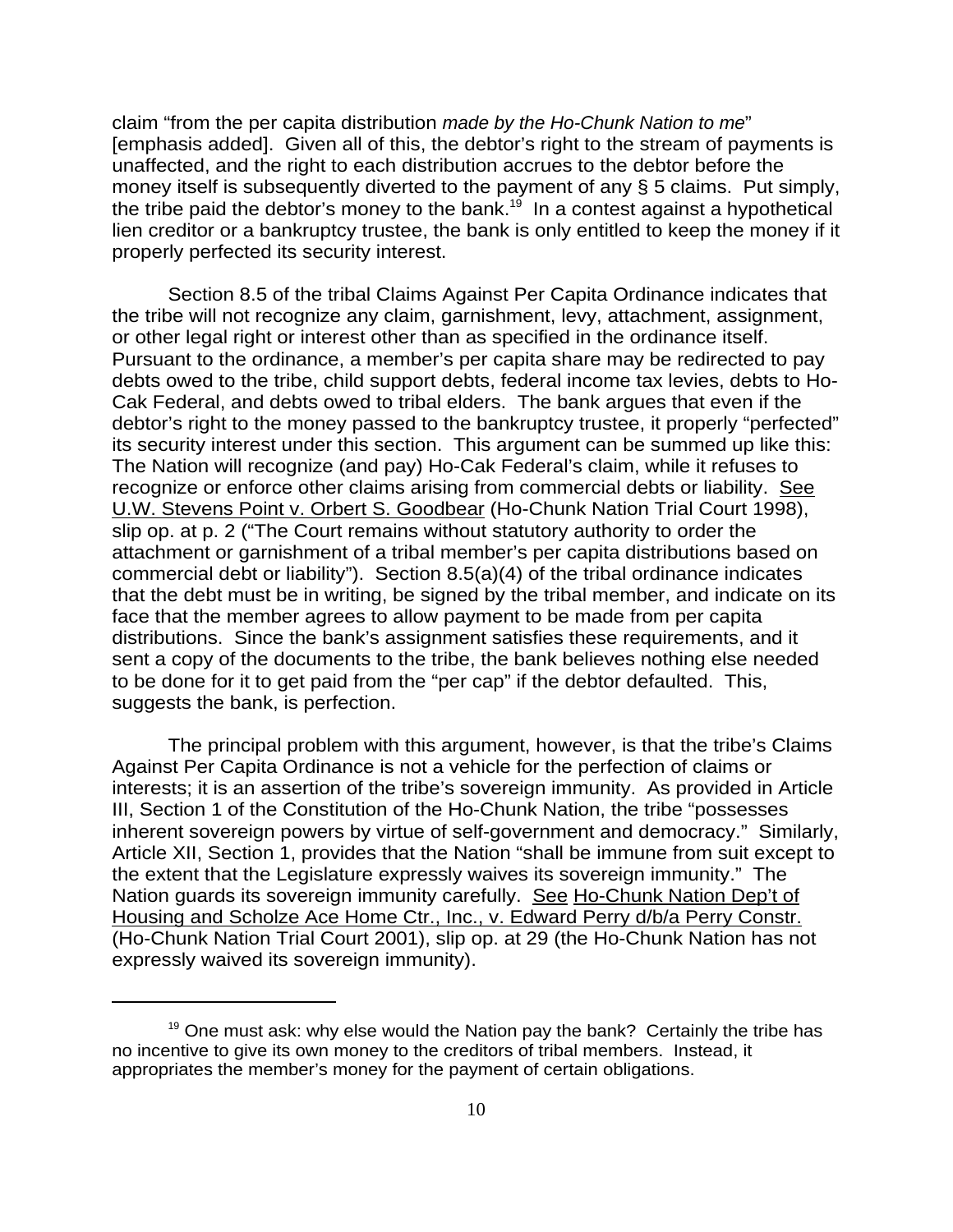As this Court noted in Kedrowski, throughout its per capita ordinances the Ho-Chunk Nation is careful to protect its right *not* to issue a per capita distribution if the tribe elects not to do so (i.e., the tribe repeatedly stresses that no one can compel the tribe to issue a per capita distribution). In addition, the tribe specifically rejects any suggestion that it might have an obligation to pay the creditors of a tribal member, except under certain narrow circumstances. It does this by refusing to "recognize or enforce" any claims other than those specifically referenced in the ordinance. Since the Nation has not waived its sovereign immunity, it can get away with this in most instances because it is otherwise immune from suit.

Precisely how that immunity benefits the bank is open to debate. A review of § 8.5 of the ordinance does not indicate precisely how the bank might perfect its interest (for example, by filing a copy of the security documents with a particular office, or by some other notice). Notably, in § 8.5(b) it provides that if multiple claims are "made" against the same per capita share, the order of payment shall be as follows: federal tax levies; child support; debts to the Nation; and debts to Ho-Cak Federal. It doesn't appear to matter whether the bank's assignment was sent to the tribe prior to a tax levy or a child support claim; those claims would still be paid before the bank's debt. In contrast to Article 9, the tribal ordinance plays favorites and regards the nature of the claim as more important than the order of any "perfection." Further, the section goes on to provide that "nothing in this Ordinance shall restrict the Nation from obtaining security for and enforcing the debts of Tribal Members to the Nation through mortgages, liens, foreclosures, attachments, and other remedies," all of which hardly suggests that the ordinance is designed to operate quite as the bank proposes. It is not crafted to establish the rights of competing creditors, but rather to protect the tribe and control the distribution of per capita payments through an exercise of its sovereign immunity.

The ordinance itself reflects what would happen if a federal tax levy were to be served upon the tribe after the bank's assignment had been "filed." Under the ordinance, a subsequent tax levy would apparently prime the bank's claim. But another possible situation more fully illustrates the problem of regarding the tribal ordinance as a system of perfecting security interests, which is that it does not address priority over lien creditors in the absence of sovereign immunity. Tribal sovereign immunity is not absolute, and it can be waived by Congress. Santa Clara Pueblo v. Martinez, 436 U.S. 49, 58, 98 S. Ct. 1670, 56 L. Ed. 2d 106  $(1978)$ ; Krystal Energy Co. v. Navajo Nation, 357 F.3d 1055, 1056 (9<sup>th</sup> Cir. 2004); Russell v. Fort McDowell Yavapai Nation (In re Russell), 293 B.R. 34 (Bankr. D. Ariz. 2003). Under a number of statutes, Congress has opted to abrogate tribal  $i$ mmunity.<sup>20</sup> One such statute is the Federal Debt Collection Procedure Act. In

<sup>&</sup>lt;sup>20</sup> There is some authority for the suggestion that 11 U.S.C. § 106(a), which provides for the abrogation of sovereign immunity for a variety of governmental units, (continued...)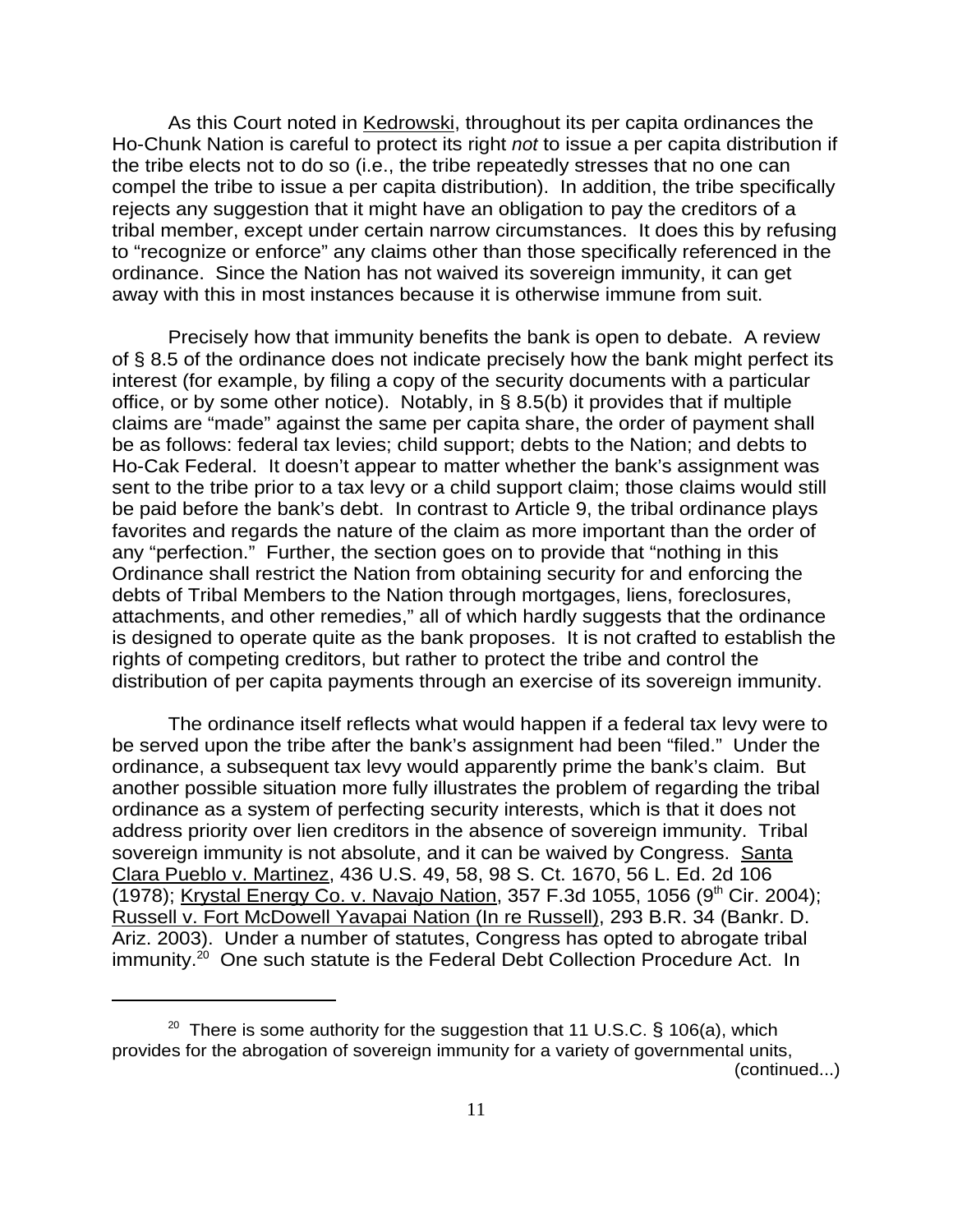United States v. Lambert, No. 2:05CR214, 2007 WL 4118380, at \*1 (W.D. N.C.), the court found that the FDCPA unequivocally waived tribal immunity, and that a tribe was required to honor a governmental garnishment of a tribal member's per capita distribution. The court observed that "the Tribe, as Garnishee, must pay over to the federal government any property in which the Defendant has a nonexempt interest. That property includes a per capita distribution to tribal members of gaming revenues." Id.

It is not necessary to decide whether the FDCPA actually waives tribal immunity, because the tribe itself recognizes that Congress has the power to abrogate tribal immunity should it choose to do so. See Perry, slip op. at 24-25. The important point to note is that the tribal ordinance offers the bank no protection should such a situation arise. The ordinance does not establish a system of priority between claimants based on the perfection of their claim; it contains no provision for the notion of "first in time, first in right." The type of governmental claim at issue in Lambert was that of a lien creditor, which under Article 9 would fall behind a properly perfected security interest. What portion of the tribal ordinance would the bank reference in an attempt to argue that its claim was superior to such a garnishment, once the aura of tribal immunity had vanished? The tribal ordinance does not mention the word "perfection," nor does it address the legal effect of lien notation and the consequences of perfection (namely, priority). Quite simply, it is not a system of lien perfection. $21$ 

### 20(...continued)

including "other foreign or domestic governments," might abrogate tribal sovereign immunity in bankruptcy proceedings. See Krystal Energy, 357 F.3d at 1057 ("Indian tribes are certainly governments, whether considered foreign or domestic (and, logically, there is no other form of government outside the foreign/domestic dichotomy, unless one entertains the possibility of extra-terrestrial states)"); Russell, 293 B.R. at 44 ("The term 'other foreign or domestic government' in [the bankruptcy code] unequivocally, and without implication, includes Indian tribes" as governmental units whose sovereign immunity is abrogated under § 106(a) of the code). The Ho-Chunk Nation's tribal courts disagree with this conclusion. Perry, slip op. at 28 ("Congress has not unequivocally expressed a waiver of tribal sovereign immunity from suit by means of 11 U.S.C. Section 106(a)"). Fortunately, for purposes of this decision it is unnecessary to answer this question.

<sup>21</sup> Speaking of lien creditors, Wis. Stat. § 409.317(1)(b) provides that a security interest is subordinate to the rights of a person who becomes a lien creditor before the security interest is perfected. The tribe's sovereign immunity permits it latitude in refusing to pay other creditors, but the ordinance itself is silent as to *the bank's priority* over lien creditors. The ordinance does not provide that the bank is entitled to the money over other creditors *because* it "perfected" a security interest. It just says that the tribe won't pay anyone else. If it were a system of lien perfection, the ordinance would need to clearly establish the bank's right to the money over the rights of a lien creditor. As it stands now, once the money leaves the Nation's coffers, the tribe's refusal to recognize other claims (continued...)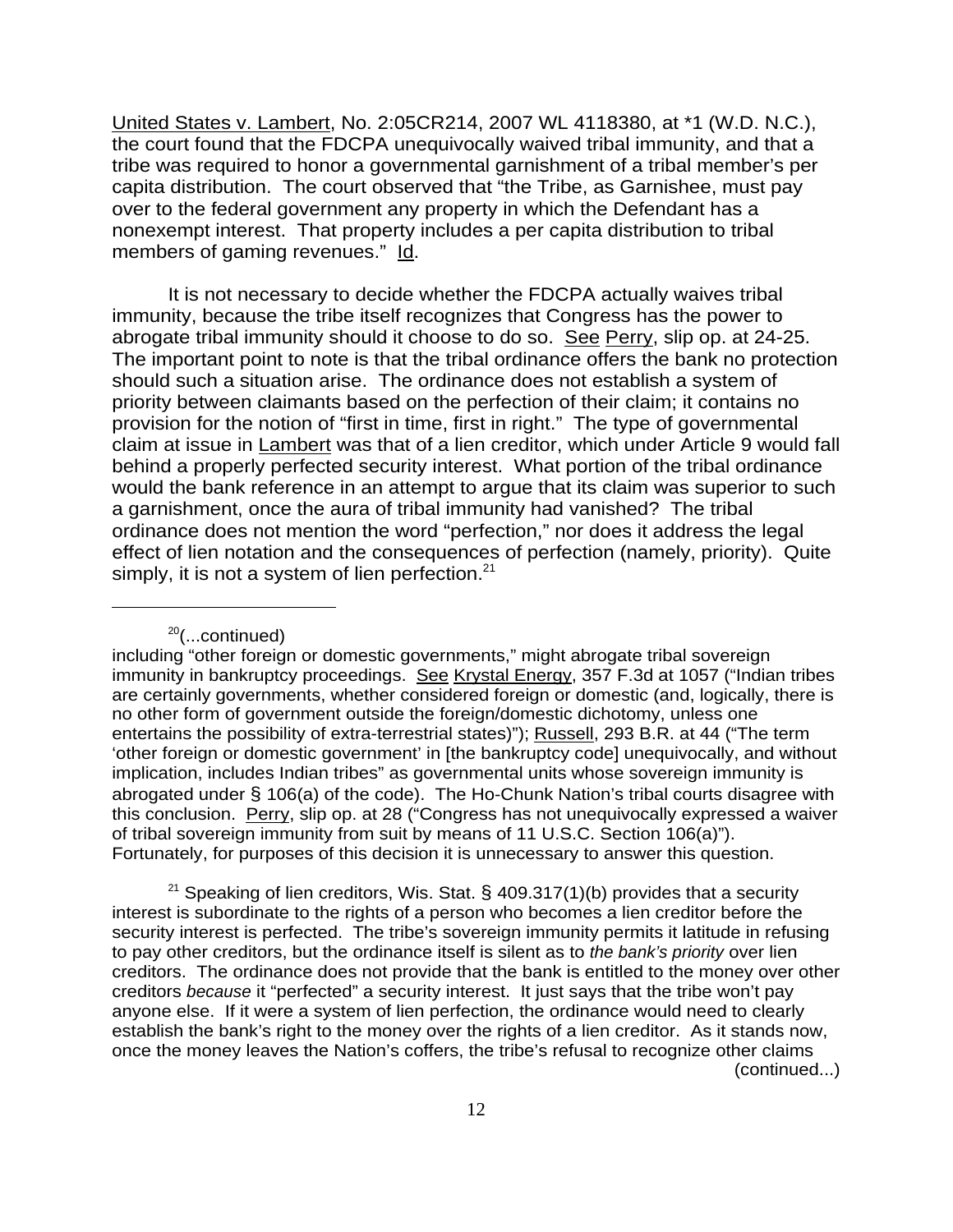The Tenth Circuit's recent decision in Malloy v. Wilserv Credit Union (In re Harper), No. 07-5016, 2008 WL 192862 (10<sup>th</sup> Cir. 2008) reflects the importance of priority in a statutory system of lien perfection. In that case, the debtor purchased a truck and subsequently refinanced the loan with a credit union. The Muscogee (Creek) Nation issued a certificate of title with a notation regarding the credit union's lien. When the debtor filed bankruptcy, the trustee sought to avoid the lien on the grounds that the credit union's lien was not properly perfected because the certificate of title was not issued by the Oklahoma Tax Commission as required under Oklahoma law. While the court noted that Oklahoma's legislature specifically amended its version of Article 9 to permit perfection of liens by way of tribal certificates of title, the definition of "certificate of title" contemplated that lien notation must be a condition or result of the security interest's obtaining priority over the rights of a lien creditor with respect to the collateral. The court found "too little to go on" in an effort to locate a tribal source of establishing perfection and priority, and affirmed the avoidance of the credit union's lien. 2008 WL 192862, at \*6. In contrast, another recent decision found that the Cherokee Nation's certificate of title statutes *did* provide a basis for perfection. See Malloy v. Cornerstone Bank (In re Snell), 329 B.R. 753 (Bankr. N.D. Okla. 2005). In Snell, however, the Cherokee statutes clearly provided for the perfection of liens, while the Muscogee (Creek) Nation had "no applicable law concerning the creation and perfection of security interests in vehicles." Harper, 2008 WL 192862, at \*5.

 The Ho-Chunk Nation's Claims Against Per Capita Ordinance does not provide for the creation and perfection of security interests in per capita distributions, and does not address questions of priority as against lien creditors, except to the extent that the tribe refuses to pay such claims. Ho-Cak Federal is not a tribal entity. It is not entitled to rely upon assertions of sovereign immunity, and only assumes that the tribe's immunity from suit inures to its benefit because any other creditor's attempts at garnishment or levy would typically be met by the silence of a sovereign who need not comply. That may be a form of protection, but it is not perfection within the meaning of secured transactions law. The debtor in this case is a Wisconsin resident; the creditor is a division of Citizens Community Federal Bank. Ignoring the red herring of the tribe's sovereign immunity, there is really only one question to ask. How does a Wisconsin creditor *properly perfect* a security interest in a general intangible owned by a Wisconsin resident?

Chapter 409 of the Wisconsin Statutes governs secured transactions in Wisconsin. Nat'l Operating, 630 N.W.2d at 125. Wis. Stat. § 409.301 provides the general rule that "while a debtor is located in a jurisdiction, the local law of that jurisdiction governs perfection, the effect of perfection or nonperfection, and the

 $21$ (...continued)

does not clearly articulate that the bank has *a greater right* to the money than a lien creditor.